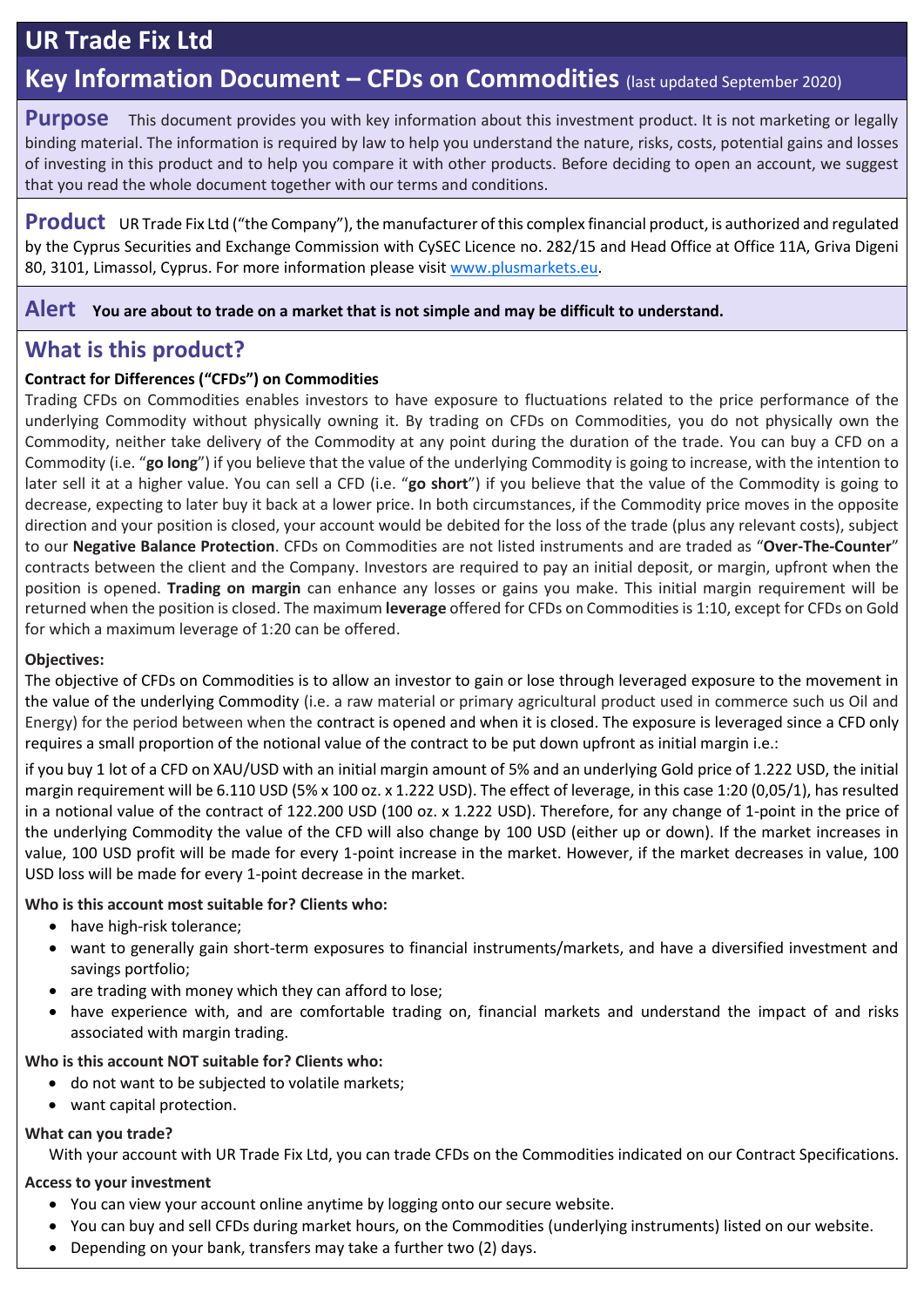# **What is the risk and what could I get in return?**



period for holding this product. You may be forced due to the volatility of the market to buy or sell your CFDs on Commodities at a price that will significantly impact your invested capital.

The **Summary Risk Indicator ("SRI")** is a guide that shows the level of risk of this product compared to other products and how likely it is that the product will lose money because of movements in the markets, or because we are not able to pay you. We have classified this product as 7 out of 7, which is the highest risk class. This rates the potential losses from future performance at a very high level.

The primary risks from CFD trading are the market risk and counterparty risk; however, there are additional risks that you should be aware of before trading (e.g. leverage risk, margin risk, unregulated market risk, market disruption risk, online trading platform and IT risk, conflicts of interest, currency risk). Poor market conditions are very likely to impact the capacity of the Company to pay you. CFD trading is undertaken on electronic platforms. There

may be times that system or other breakdowns arise which may affect your ability to trade, or our ability to offer continuous prices or create a need for subsequent adjustment of prices to reflect underlying exchange prices.

CFDs on Commodities do not protect you against any adverse future market performance. Spreads may vary, and the underlying market may be subject to high volatility that can generate losses rapidly. CFDs on Commodities are **leveraged products**, requiring only a proportion of the notional value of the contract to be deposited as initial margin. Using leverage, you gain larger exposure to a financial market by tying up only a relatively small amount of your capital. Trading with leverage can magnify both the profits and losses you make in relation to the investment. Statistically, a significant part of clients loses because leverage amplifies losses, leading to margin calls and closures of clients' open positions. In the event of default, your positions may be closed out. You should carefully consider whether trading in leveraged products, such as CFDs, is appropriate for you. For more information on leverage and the Company's Risk Disclosure Policy, please check our website.

#### **Negative Balance Protection ("NBP")**

The Company operates a NBP meaning that you cannot lose more than the Equity of your trading account, however you risk losing the capital invested with us.

#### **Margin close out rule and Minimum Investment**

Margin call level (also known as 'Stop-out' level) is a limit set by the CIF which is currently set at 50%. This means that, once your margin level falls below 50%, the CIF will automatically begin closing your positions at the current market price, starting from the most unprofitable, to restore the margin level of your account at a level above 50%. Regarding each new position, its minimum exposure value, the initial deposit percentage and initial margin requirements you may refer to Contract Specifications.

#### **Currency risk**

You may buy or sell CFDs on Commodities in a currency which differs to the currency that your account is denominated in. The final return you will get depends on the exchange rate between the two currencies (i.e. conversion of profit/loss quoted in the quote currency into the currency in which your account is denominated). This risk is not considered in the SRI displayed above.

#### **Tax Considerations**

As a trader, all profits are deemed as taxable income hence you are taxed on profits at your marginal tax rate. The Company does not provide yearly tax statements or any information about tax. For tax matters, please consult your financial adviser or tax consultant.

#### **Performance Scenarios**

The scenarios presented below demonstrate how your investment could perform in various market circumstances and should not be considered as exact indicators or recommendations. Any different types of charges that may apply to your account are also excluded from the scenarios. Hence, your account performance (i.e. potential profit or loss) will vary depending on various factors, for example how long you hold your position(s).

| <b>CFD on Commodity</b>            |                              | XAU/USD                                            |  |  |
|------------------------------------|------------------------------|----------------------------------------------------|--|--|
| <b>Opening Price</b>               | P                            | 1.222 USD                                          |  |  |
| <b>Lot Size</b>                    | <b>LS</b>                    | 100 oz.                                            |  |  |
| <b>Margin Percentage</b>           | <b>MP</b>                    | 5% (Leverage 1:20)                                 |  |  |
| <b>Margin Requirement</b>          | $MR = P \times LS \times MP$ | 6.110 USD                                          |  |  |
| <b>Notional Value of the trade</b> | $NV = MR / MP$               | Profit & Loss calculation: USD (variable currency) |  |  |
| <b>Account Currency</b>            |                              | <b>USD</b>                                         |  |  |